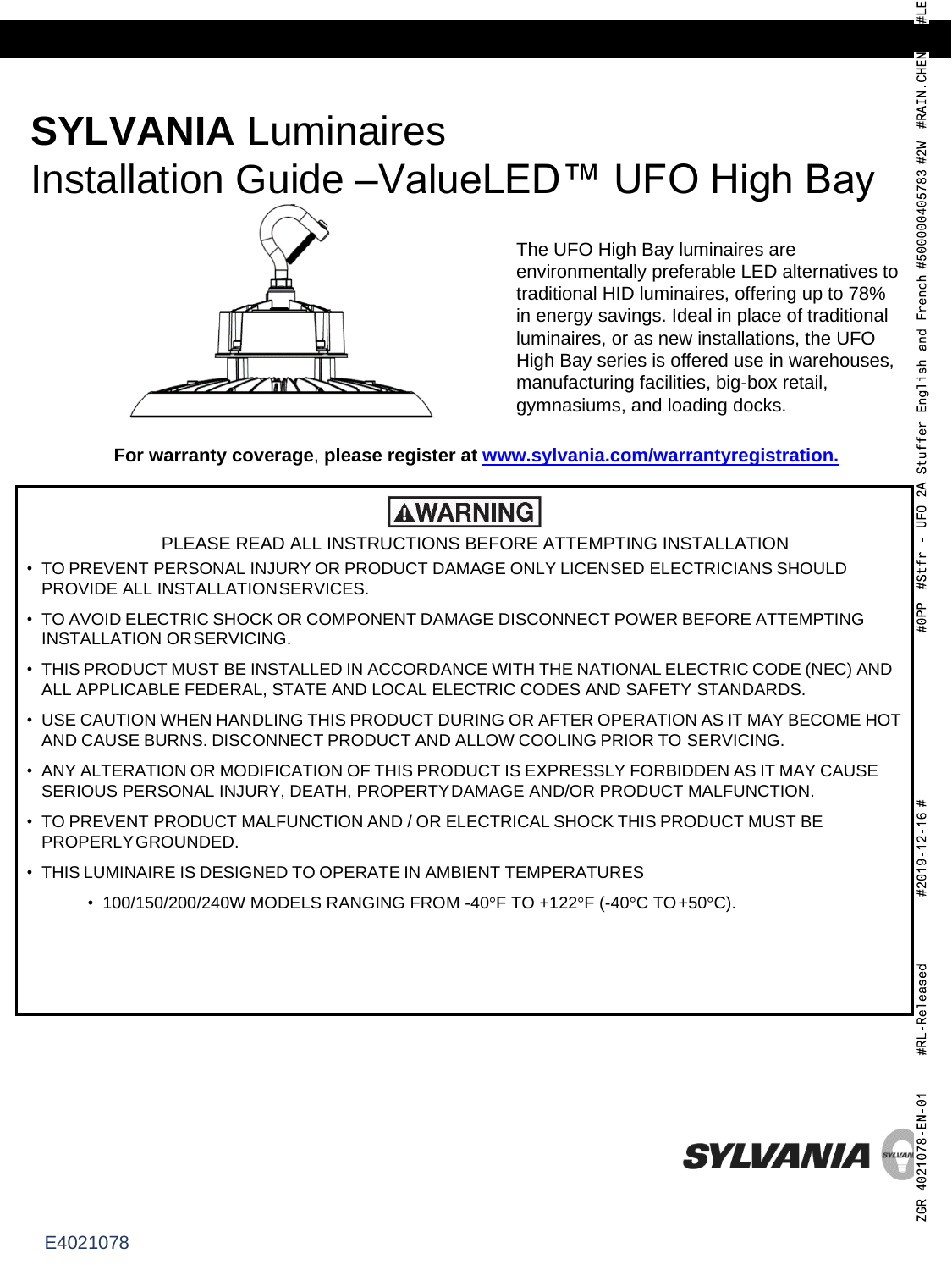### **SAFETY PRECAUTIONS:**

#### **IMPORTANT: READ CAREFULLY BEFORE INSTALLING THE FIXTURE. RETAIN FOR FUTURE REFERENCE.**

**GENERAL:** Upon receipt of the fixture, thoroughly inspect for any freight damage which should be brought to the attention of the delivery carrier.



•After completion, please wire in accordance all local regulations. Once the installation and wiring are complete, the luminaire can be adjusted up to 50 degrees by adjusting the screws connected to the bracket accessory.

•Installation is now complete.



•Attach *Optional* U-bracket using four supplied screws into pre-tapped holes in the top of the housing •Unscrew the nut on a  $\frac{3}{4}$ " to  $\frac{1}{2}$ " adaptor (supplied by others)

•Place the  $\frac{1}{2}$ " end of the NPT adaptor through center hole in bracket and attach a nut to the  $\frac{1}{2}$ " end of the NPT adaptor (Figure 5).

•Insert the incoming piece of ¾" NPT to the adaptor (Figure 6).

•After completion, please wire in accordance all local regulations. Once the installation and wiring are complete, the luminaire can be adjusted up to 50 degrees by adjusting the screws connected to the bracket accessory.

•Installation is now complete (Figure 7).











#2019 12 16  $#$ 

#RL Released

CR 4021078 EN 01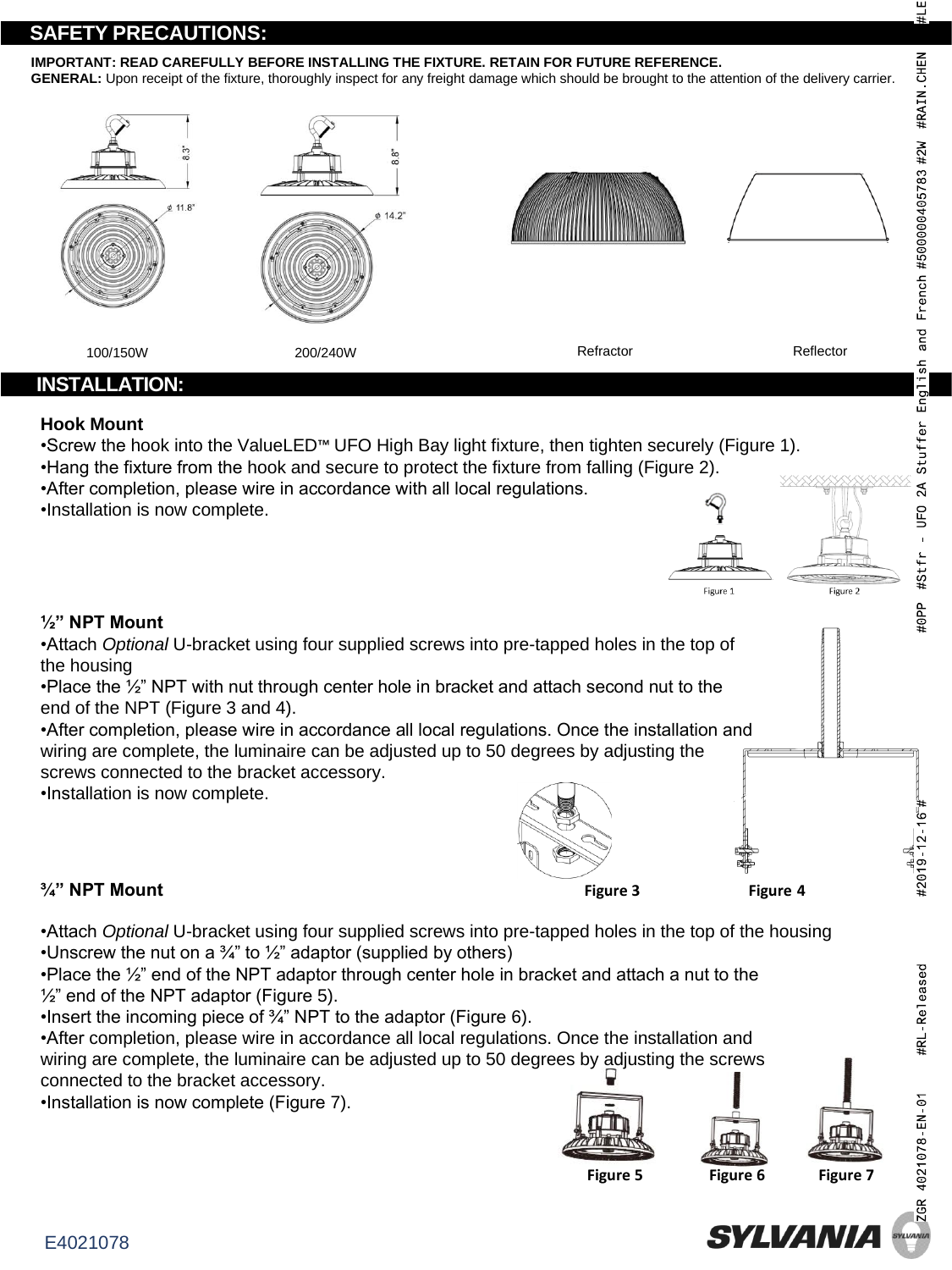### **Ceiling Mount**

•Attach *Optional* U-bracket using four supplied screws into pre-tapped holes in the top of the housing. •Mark the desired mounting location with chalk. Using a drill, drill holes on the marked locations (Figure 8). •With the help of a hammer, add the included expansion screws (Figure 9).

•Align the holes on the bracket with expansion screws (Figure 10) and move the luminaire into place. Tighten the nuts to complete the installation of the luminaire (Figure 11).

•After completion, please wire in accordance with all local regulations.



| <b>Detection Area</b>     | 100%       |
|---------------------------|------------|
| <b>Hold Time</b>          | 5 Minutes  |
| <b>Daylight Threshold</b> | 50 Lux     |
| <b>Stand-by Period</b>    | 60 Minutes |
| <b>Stand-by Dimming</b>   | 30%        |

\*NOTE: Changing the sensor settings can ONLY be achieved using the optional remote – NAED 65623

险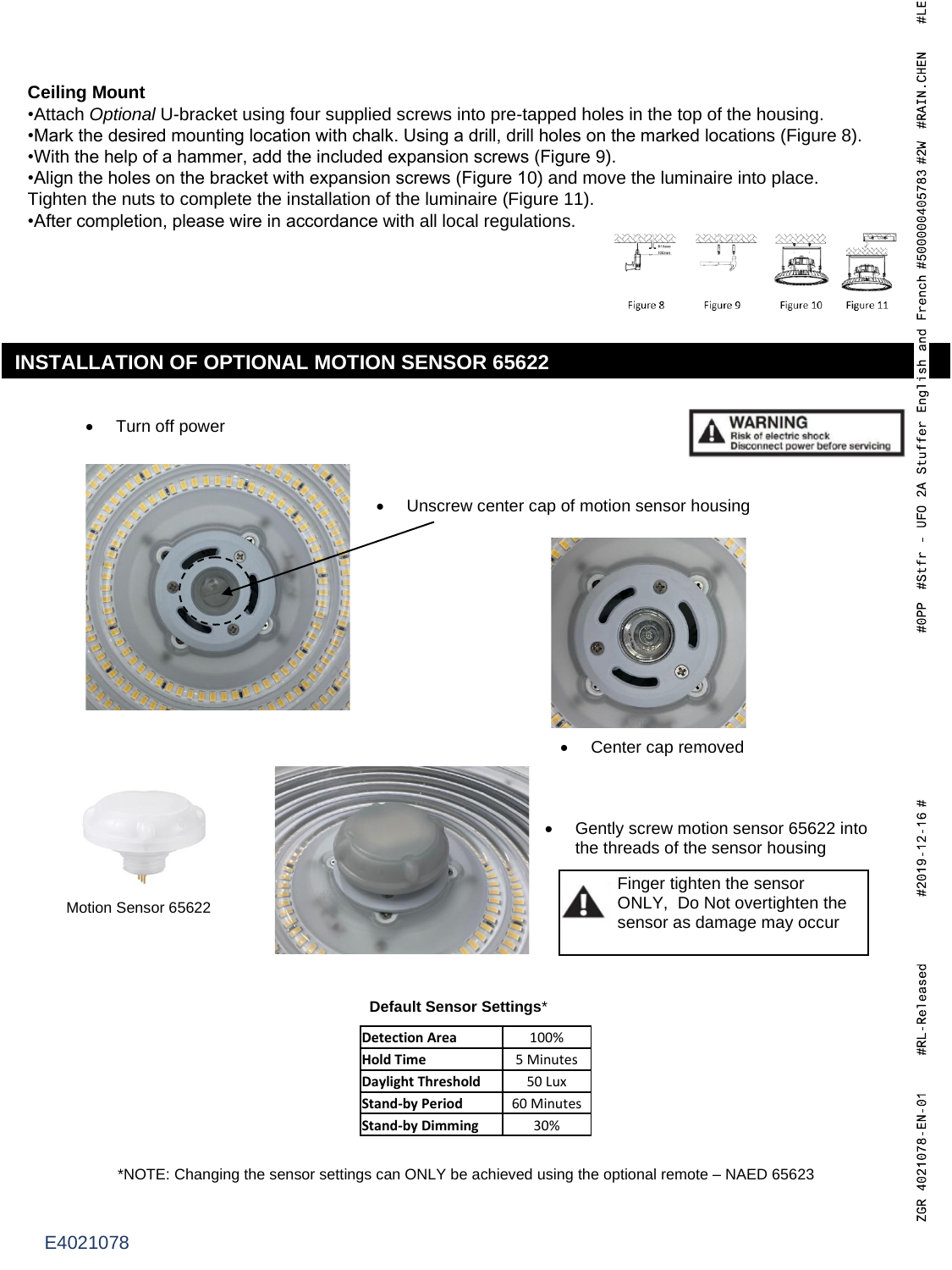#LE #RAIN CHEN French #500000405783 #2W and  $\frac{1}{3}$ Stuffer

### **ADDING A BOTTOM LENS (Sold separately):**

- 1. Remove bottom lens and clamp screw from packaging
- 2. Place lens over opening of refractor and place clamp over lens and refractor rim. Place screw through hole in clamp and tighten clamp to secure.





### **WIRING DIAGRAM**

This fixture is compatible with 0-10V output dimming controls. Using the 0-10V dimming the light output will range from 10% - 100%. To get to 0% light output (OFF) it is necessary to switch the input power to the LED drivers. Connect dimmer or wall switch to dimming inputs on driver. (Seட் Wiring Diagram below)





WARNING

### **CLEANING AND MAINTENANCE**

•To maintain the fixture efficacy occasional cleaning of the outer lens surface may be needed. •Use a mild soap or detergent, which is essentially neutral pH (pH approximately 6 to 8), nonabrasive, and which contains no chlorinated or aromatic hydrocarbons.

•Wash thoroughly using a soft cloth.

•Rinse with clean, cold water and wipe dry.

### **TROUBLE SHOOTING CHECKLIST: If luminaire does not work**

- Check your power source.
- Check electrical connections.

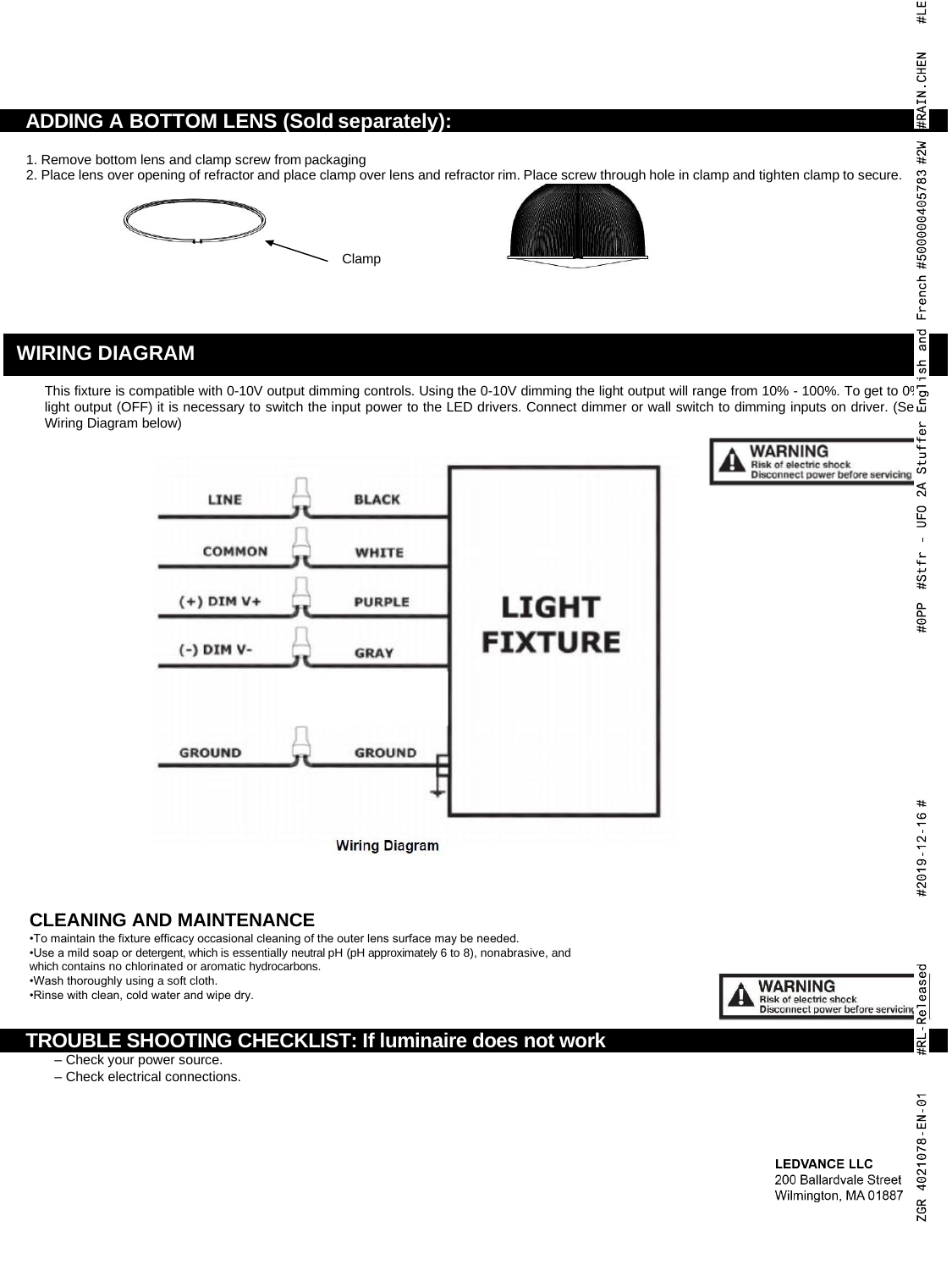#2019 12 16 #

**#RL** Released

21078 EN 01

#LE

# **SYLVANIA** Luminaires Guide d'installation ValueLED™ UFO High Bay



En offrant jusqu'à 78 % d'économie d'énergie, les luminaires UFO High Bay sont une solution DEL privilégiant davantage l'environnement que les luminaires HID traditionnels . Les luminaires de la gamme UFO High Bay remplacent idéalement les luminaires traditionnels, y compris dans de nouvelles installations, et sont utilisés dans des entrepôts, des magasins d'entrepôt, des gymnases et des quais de chargement.

Pour bénéficier de la garantie, veuillez enregistrer votre produit [à www.sylvania.com/warrantyregistration..](http://www.sylvania.com/warrantyregistration)

### **MISE EN GARDE**

VEUILLEZ LIRE TOUTES LES INSTRUCTIONS AVANT DE COMMENCER L'INSTALLATION

- POUR ÉVITER LES BLESSURES ET L'ENDOMMAGEMENT DU PRODUIT, FAITES APPEL AUX SERVICES D'UN ÉLECTRICIEN AGRÉÉ POUR EFFECTUER L'INSTALLATION.
- POUR ÉVITER LES RISQUES D'ÉLECTROCUTION ET DES DOMMAGES AUX COMPOSANTS, COUPEZ L'ALIMENTATION AVANT DE PROCÉDER À L'INSTALLATION OU À L'ENTRETIEN.
- CE PRODUIT DOIT ÊTRE INSTALLÉ CONFORMÉMENT AUX EXIGENCES DU CODE CANADIEN DE L'ÉLECTRICITÉ, DES LOIS PROVINCIALES SUR LES INSTALLATIONS ÉLECTRIQUES ET DES RÈGLEMENTS MUNICIPAUX.
- MANIPULEZ LE PRODUIT AVEC PRÉCAUTION PENDANT OU APRÈS SON UTILISATION, CAR IL PEUT ÊTRE TRÈS CHAUD ET CAUSER DES BRULURES. DÉBRANCHEZ LE PRODUIT ET LAISSEZ-LE REFROIDIR AVANT DE PROCÉDER ÀL'ENTRETIEN.
- TOUTE TRANSFORMATION OU MODIFICATION DE CE PRODUIT EST STRICTEMENT INTERDITE ET POURRAIT PROVOQUER DE GRAVES LÉSIONS CORPORELLES, LA MORT, DES DÉGÂTS MATÉRIELS OU UN MAUVAIS FONCTIONNEMENT DUPRODUIT.
- POUR ÉVITER UN MAUVAIS FONCTIONNEMENT DU PRODUIT ET LES RISQUES D'ÉLECTROCUTION, CE PRODUIT DOIT ÊTRE CONVENABLEMENT MIS À LA TERRE.
- CE LUMINAIRE EST CONÇU POUR ÊTRE UTILISÉ À TEMPÉRATURE AMBIANTE
	- MODÈLES 100/150/200/240 W DANS UNE PLAGE ALLANT DE -40 °F À +122 °F (-40 °C À +50 °C).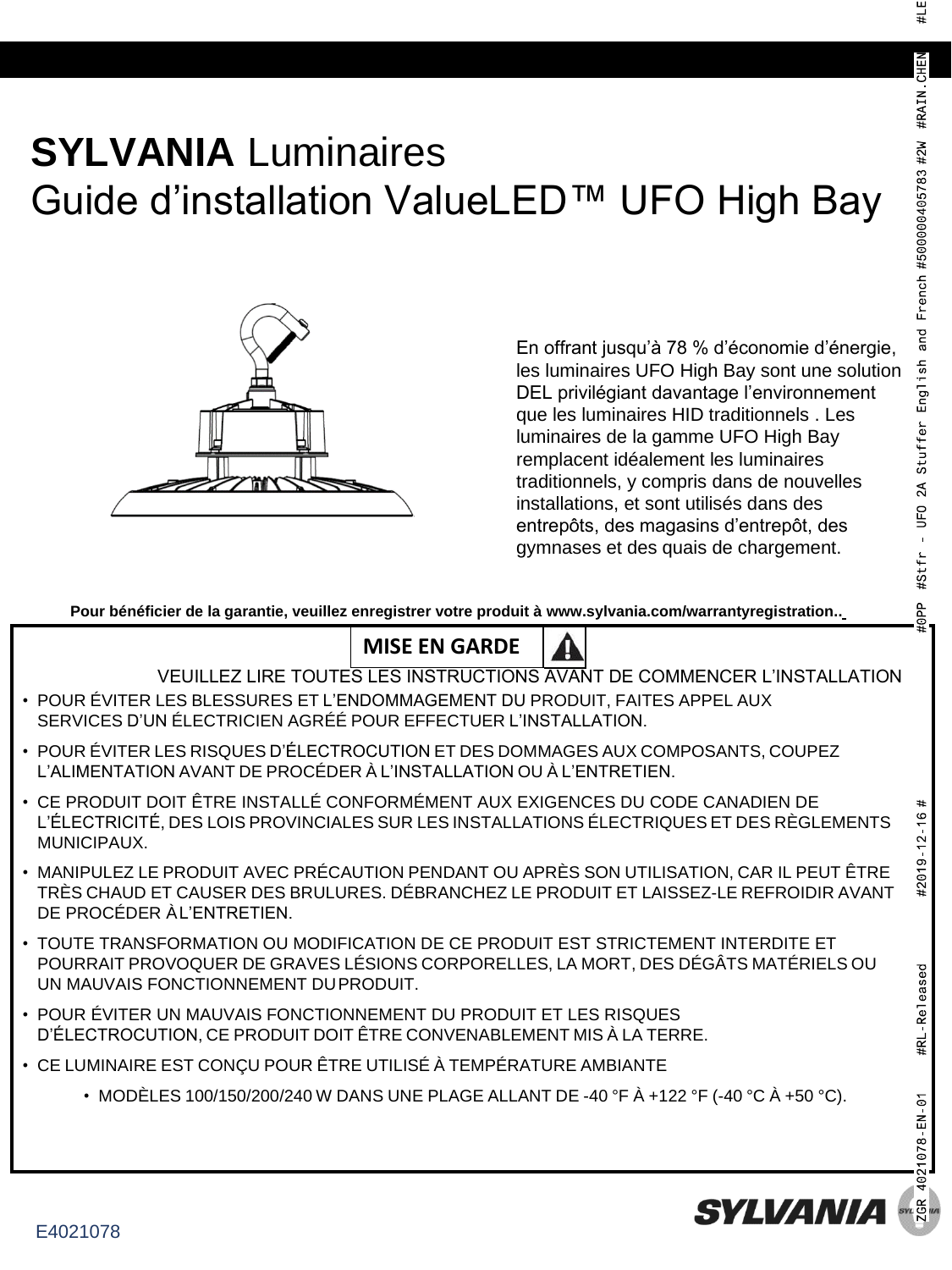$#$ 

2019 12 16

Figure 4

#LE

### **PRÉCAUTIONS DE SÉCURITÉ :**

**IMPORTANT : À LIRE ATTENTIVEMENT AVANT D'INSTALLER LE LUMINAIRE. CONSERVEZ CE DOCUMENT POUR VOUS Y RÉFÉRER ULTÉRIEUREMENT.**

**GÉNÉRALITÉS : En recevant le luminaire, vérifiez soigneusement qu'il n'a pas été endommagé pendant le transport et signalez-le au besoin au transporteur.**



### **Monture par crochet**

- Vissez fermement le crochet dans le luminaire ValueLEDMD UFO High bay (figure 1).
- Accrochez le luminaire par le crochet et sécurisez la fixation pour empêcher le luminaire de tomber (figure2).
- Une fois accroché, câblez le luminaire en respectant les exigences des règlements locaux.
- L'installation est terminée.



### **Monture NPT ½ po**

- **•** Rattacher le support en U en option en insérant les quatre vis incluses dans les trous pré-percés dans le dessus du boîtier.
- **•** Positionner le filetage NPT ½ po et l'écrou dans le trou central du support et rattacher le deuxième écrou à l'extrémité du filetage NPT (figure 3 et 4).
- Une fois accroché, câblez le luminaire en respectant les exigences des règlements locaux. Après avoir fini l'installation et le câblage, l'orientation du luminaire peut être modifiée jusqu'à 50° en ajustant les vis fixant le support.
- L'installation est terminée.

### **Monture NPT ¾ po**

- Rattacher le support en U en option en insérant les quatre vis incluses dans les trous pré-percés dans le <sup>r</sup> dessus du boîtier.
- Dévissez l'écrou d'un adaptateur  $\frac{3}{4}$  po à  $\frac{1}{2}$  po (non inclus).
- Positionner l'extrémité de ½ po de l'adaptateur à filetage NPT dans le trou central du support et rattacher un écrou sur l'extrémité de ½ po de l'adaptateur à filetage NPT (Figure 5).
- Insérer la pièce entrante du filetage NPT de  $\frac{3}{4}$  po dans l'adaptateur (Figure 6).
- Une fois accroché, câblez le luminaire en respectant les exigences des règlements locaux. Après avoir fini l'installation et le câblage, l'orientation du luminaire peut être modifiée jusqu'à 50° en ajustant les vis fixant le support.
- L'installation est terminée (figure 7).



**Figure 5 Figure 6 Figure 7**

Figure 3

ZGR 4021078 EN 01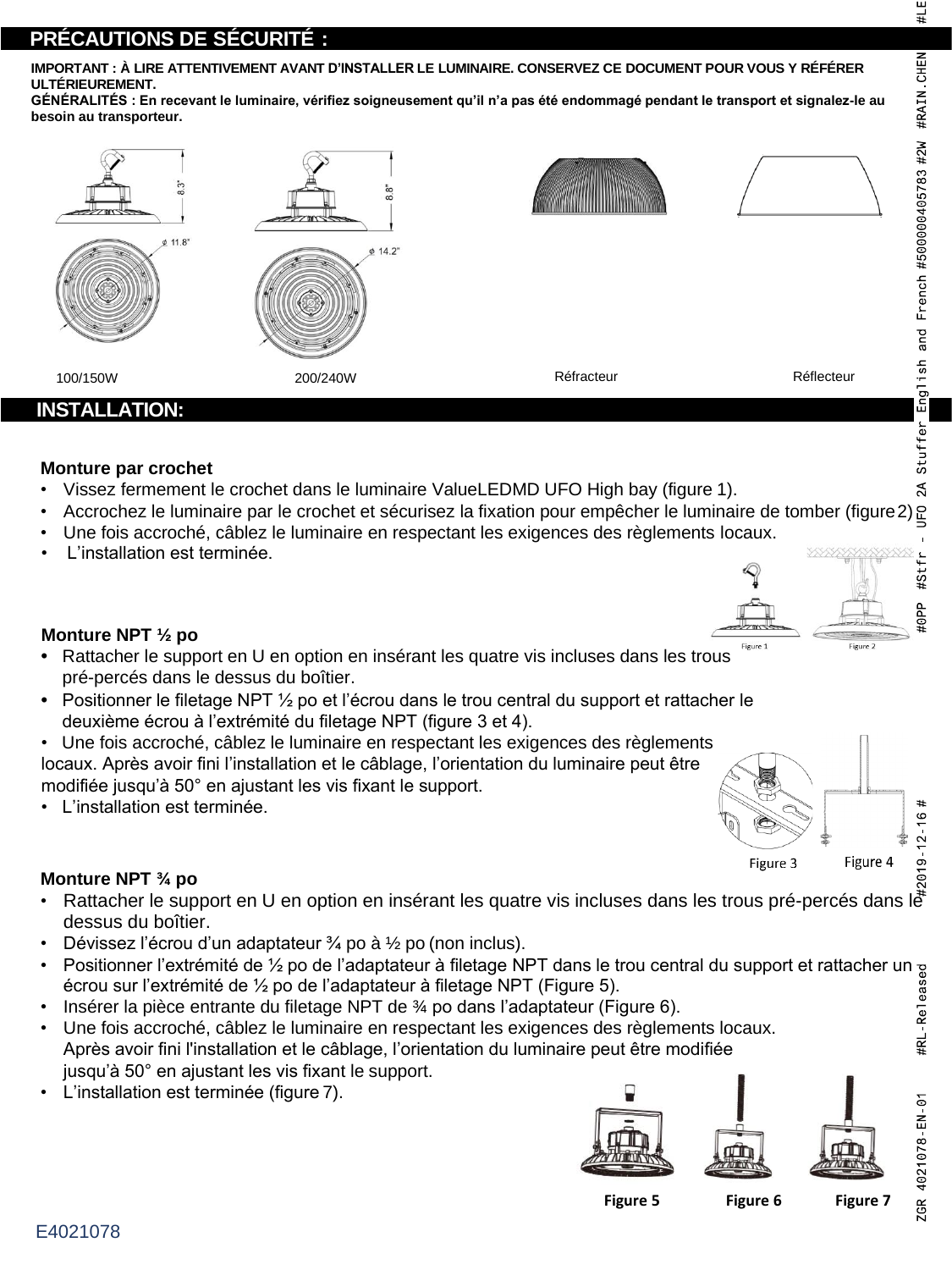#RL-Released

ZGR 4021078 EN 01

Figure

### **Montage au plafond**

- Rattacher le support en U en option en insérant les quatre vis incluses dans les trous pré-percés dans le dessus du boîtier
- Marquez l'emplacement choisi avec une craie. En utilisant une perceuse, percez les trous sur l'emplacement marqué (figure 8).
- À l'aide d'un marteau, insérez les vis d'expansion incluses (figure 9).
- Alignez les trous du support avec les vis d'expansion (figure 10) et placez le luminaire. Serrez les écrous pour achever l'installation du luminaire (figure 11)
- Une fois accroché, câblez le luminaire en respectant les règlements locaux.  $\gg$



Figure 10

Figure 9

Figure 8



Capteur de mouvement 65622



Serrer le capteur UNIQUEMENT à la main, ne pas trop serrer le capteur car des dommages pourraient survenir

#### **Paramètres de capteur par défaut**

| *:<br>Zone de détection    | 100%       |
|----------------------------|------------|
| Temps de maintien          | 5 Minutes  |
| Seuil de lumière du jour   | 50 Lux     |
| Période de veille          | 60 Minutes |
| <b>Gradation en veille</b> | 30%        |

\* Remarque: la modification des paramètres du capteur ne peut être effectuée qu'à l'aide de la télécommande en option.– NAED 65623